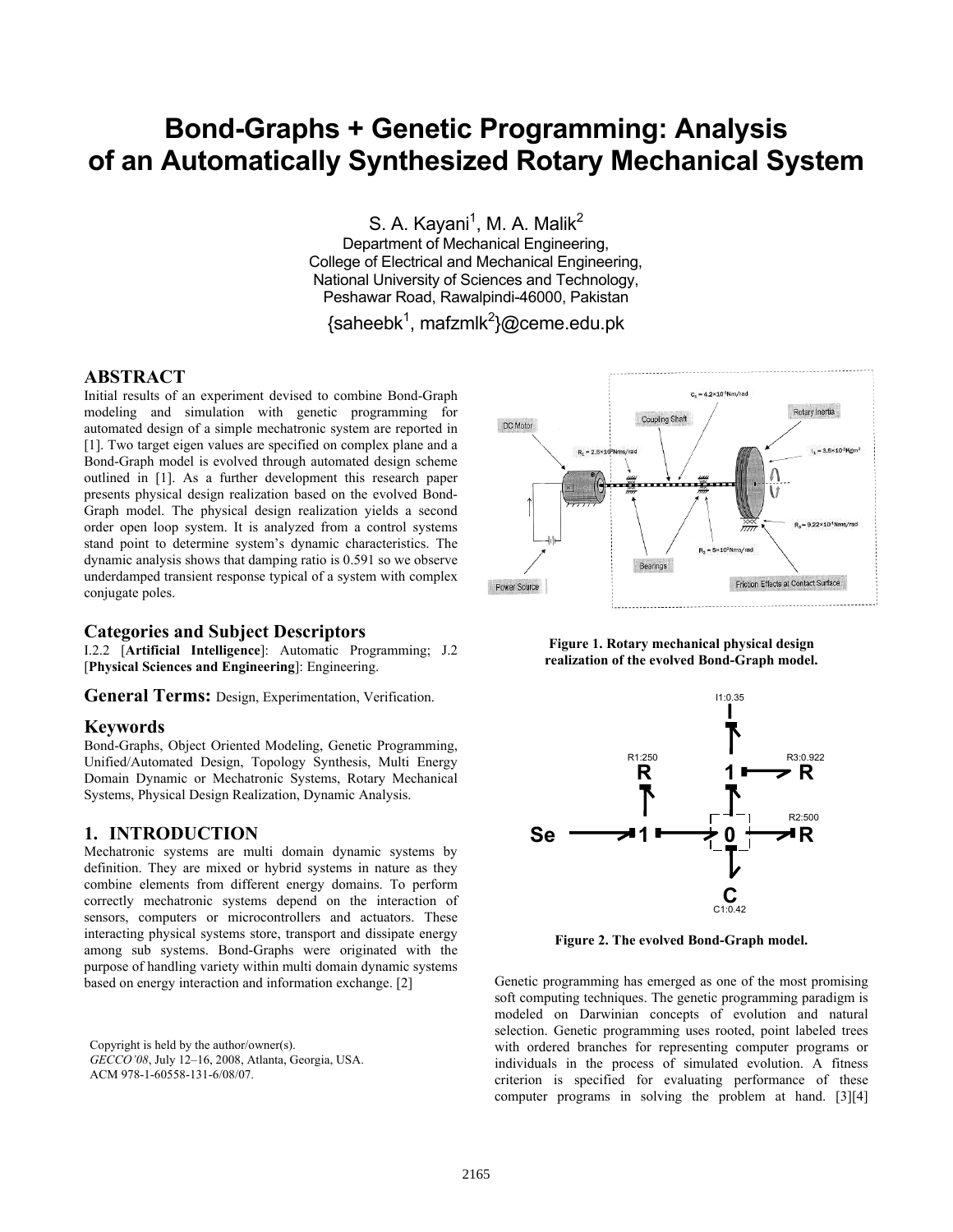Automated design/synthesis is the design or synthesis of physical systems using any of the models proposed for machine intelligence like evolutionary computation employing abundant computational resources available at present. An ideal automated design/synthesis system only receives a high level statement of the problem's requirements and attempts to create a working computer program that yields a solution for the problem. [5] In this research paper results of dynamic analysis of the physical system realized from the evolved Bond-Graph model are presented. [1] The physical system in Figure 1 is an intuitive rotary mechanical interpretation of the Bond-Graph model.



**Figure 3. System response to a unit step input.** 

# **2. DYNAMIC ANALYSIS OF EVOLVED SYSTEM**

The evolved Bond-Graph model of the physical system is analyzed using 20-Sim modeling and simulation software. The model contains two energy storing elements  $I_l$  and  $C_l$  therefore it is identified as a second order open loop system with two state variables. The evolved parameters are contained with in the periphery of the dotted square box. The general state-space representation for Bond-Graph model in Figure 2 is given as appearing in equations 1 and 2.

$$
\frac{d}{dt}\left\{X\right\} = A\{X\} + B\{U\} \tag{1}
$$

$$
\{Y\} = C\{X\} + D\{U\}
$$
\n<sup>(2)</sup>

In equations 1 and 2 {*X*} is vector of states (momentum *P* and displacement *Q*), *n* is number of states, *A* is  $n \times n$  square matrix, *B* is  $n \times m$  matrix (*m* is the number of sources),  $\{U\}$  is vector of sources (*Se* and *Sf*), {*Y*} is vector of observer states (outputs), *l* is number of observer outputs, *C* is  $l \times n$  matrix and *D* is  $l \times m$  matrix. The poles of the physical system being represented by this Bond-Graph model are determined by calculating eigen values from matrix *A* in equation 1 using relation  $| A - \lambda I | = 0$  where *I* is

identity matrix of order  $n \times n$ . In due course of the procedure followed for dynamic analysis of the system source of effort *Se* is replaced with a modulated source of effort *MSe* and a motion profile tool provided by the 20-Sim modeling and simulation software is added to the workspace and connected to *MSe*. Motion profile selected is ramp with unit step as the input or excitation. Output signal is position or the observed output state is displacement *x(t)*. Values of input parameters are included in Table 1.

**Table 1. Values of input parameters** 

| <b>Start Time</b> | Rise Time | Stop Time | Amplitude |
|-------------------|-----------|-----------|-----------|
| ) s               |           | 10 s      |           |

The response of the system to the unit step input is plotted in Figure 3. The values observed from the response curve appear as equations 3-6.

Setting Time = 
$$
T_s = 5 \text{ s}
$$
 (3)

$$
Rise Time = T_r = 1 s
$$
 (4)

Peak Time =  $T_p$  = 2 s (5)

$$
Damping Ratio = \xi = 0.591 \tag{6}
$$

The target complex conjugate pole pair is  $-1 \pm 2j$  specified in [1] where as average distance error *e* is calculated using equation 7.

$$
e = \sqrt{(x_2 - x_1)^2 + (y_2 - y_1)^2}
$$
 (7)

For evolved eigen values  $-0.78 \pm 1.063$ *j* the maximum average distance error turns out to be 0.961. The natural frequency *ωn*, damped natural frequency  $\omega_d$  and time period  $\tau$  of the system are calculated using equations 8-11.

$$
T_s = \left[\frac{1}{\xi \omega_n}\right] \ln 50\tag{8}
$$

$$
\tau = \frac{2\pi}{\omega_d} \tag{9}
$$

$$
\omega_n = \frac{2\pi}{\tau \sqrt{1 - \xi^2}}\tag{10}
$$

$$
\omega_d = \omega_n \sqrt{1 - \xi^2} \tag{11}
$$

Substituting values of settling time and damping ratio from equation 4 into equation 6 gives natural frequency of the system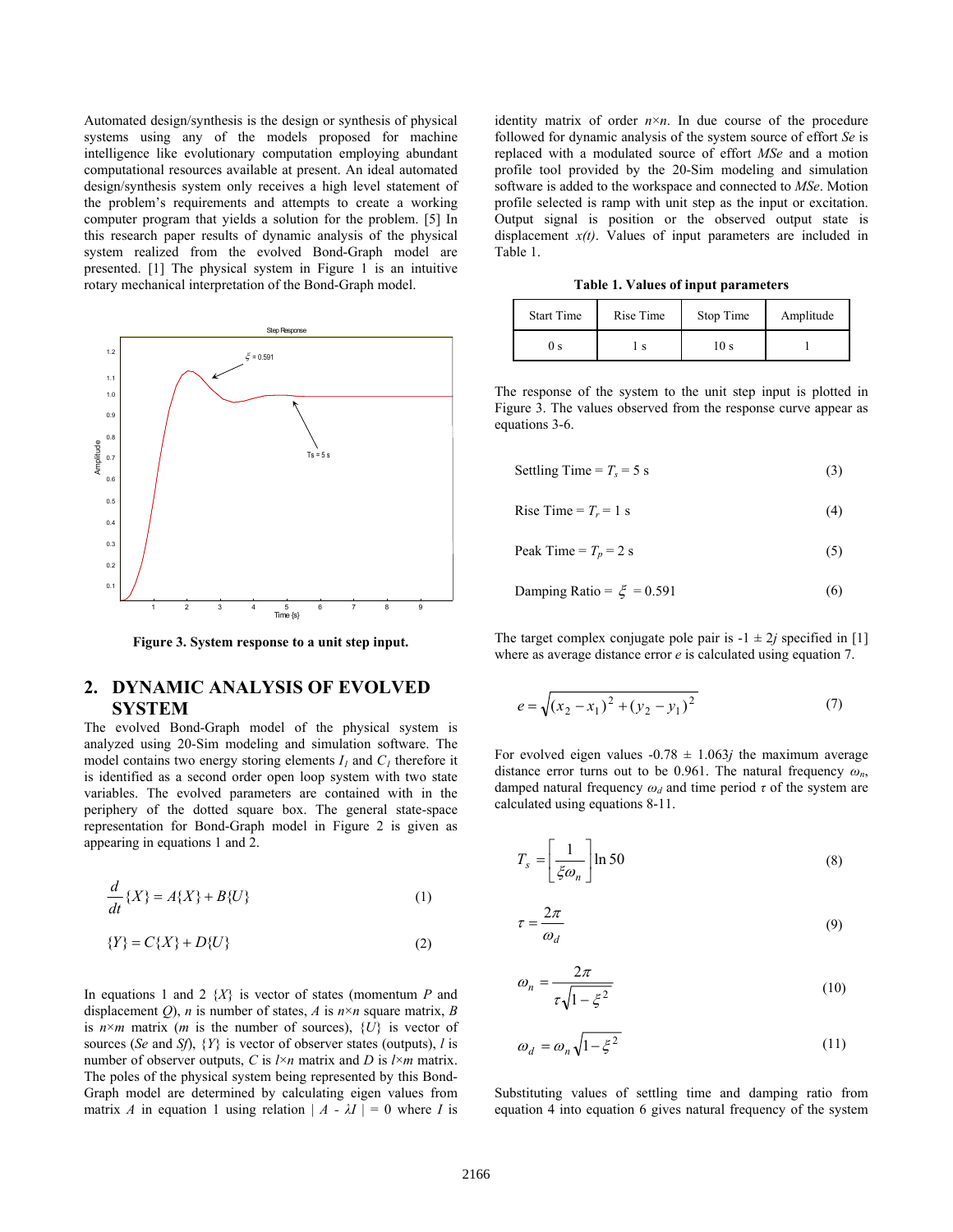$\omega_n$  equal to 1.319 rad/s and damped natural frequency of the system thus becomes  $\omega_d = 1.064$  rad/s. Value of time period  $\tau$  is calculated as 5.904 s/rad. Value of percent overshoot  $\sqrt{6}$ *OS* = 10% is determined using equation 12 same as observed from the output curve in Figure 3.

$$
\%OS = e^{-\xi \pi / \sqrt{1 - \xi^2}} \tag{12}
$$

Relations for value of attenuation  $\sigma$ , rise time  $T_r$ , peak time  $T_p$  and maximum overshoot  $M<sub>n</sub>$  appear as equations 13-17.

$$
X_i(s) = \frac{1}{s}
$$
\n
$$
\longrightarrow \left( \frac{K\omega_n^2}{s^2 + 2\xi\omega_n s + \omega_n^2} \right) \xrightarrow{X_o(s)}
$$

#### **Figure 4. Step response of a second order system with value of damping ratio less than unity.**

$$
\sigma = \xi \omega_n \tag{13}
$$

$$
T_r = \frac{\pi - \beta}{\omega_d} \tag{14}
$$

$$
\beta = \tan^{-1} \frac{\omega_d}{\sigma} \tag{15}
$$

$$
T_p = \frac{\pi}{\omega_d} \tag{16}
$$

$$
M_p = e^{-\left(\frac{\sigma}{\omega_d}\right)\pi} \tag{17}
$$

Second order system characteristic response  $X_o(s)$  and second order system transfer function *G(s)* is given by equations 18 and 19 respectively.

$$
X_o(s) = \frac{K\omega_n^2}{s(s^2 + 2\xi\omega_n s + \omega_n^2)}
$$
(18)

$$
G(s) = \frac{K\omega_n^2}{s^2 + 2\xi\omega_n s + \omega_n^2}
$$
 (19)

Substituting values in equation 19 the system transfer function appears as in equation 20.

$$
G(s) = \frac{(1.319)^2}{s^2 + 2(0.591)(1.319)s + (1.319)^2}
$$
 (20)

After simplification the system transfer function *G(s)* is given by equation 21. Value of *K* or steady state gain is taken as 1.

$$
G(s) = \frac{1.739}{s^2 + 1.56s + 1.739}
$$
 (21)

From equation 21 the characteristic equation for this particular system becomes  $F(s) = s^2 + 1.56s + 1.739$ .

$$
x = \frac{-b \pm \sqrt{b^2 - 4ac}}{2a} \tag{22}
$$

$$
x = \frac{-1.56 \pm \sqrt{(1.56)^2 - 4(1)(1.739)}}{2(1)}
$$
(23)

$$
x_{1,2} = -0.78 \pm 1.063j \tag{24}
$$

Using quadratic formula roots of the system equation or poles of the physical system  $s_1$ ,  $_2$  = -0.78  $\pm$  1.063*j* are determined as in equations 22 and 23 respectively. The rise time, settling time and damping ratio are typical of this type of systems. Using equations 13, 15 and 17 value of attenuation *σ* is determined as 0.77 rad/s, *β* is 54 $^{\circ}$  and maximum overshoot  $M_p$  is 10.3%.

#### **3. CONCLUSION**

This dynamic analysis has been carried out to illustrate that a stable physical system can be realized from the open ended synthesis paradigm considered so inherent in all applications of automated design concept using genetic programming. For representation of the system Bond-Graphs have been used with a unified modeling approach for physical systems residing in different energy domains as is the case with mechatronic systems. Building on the experience that has been gained in physical design realization and subsequent dynamic analysis more complicated problems can be implemented by employing the same unified/automated design/synthesis methodology.

An observation pertaining to Bond-Graphs based representation is the limitation imposed due to lack of two port elements transformer *TF* and gyrator *GY* on the automated synthesis process which tends to restrict the evolutionary search and synthesis to one particular energy domain at any time without scaling. Direct transition from one energy domain to the other can be made if a genetic programming function for gyrator element is available thus extending the range of the design approach to nearly complete multi energy domain systems.

#### **4. ACKNOWLEDGMENTS**

We thank Dr. Muddassar Farooq for his help regarding a forerunner publication which presents results of first part of this